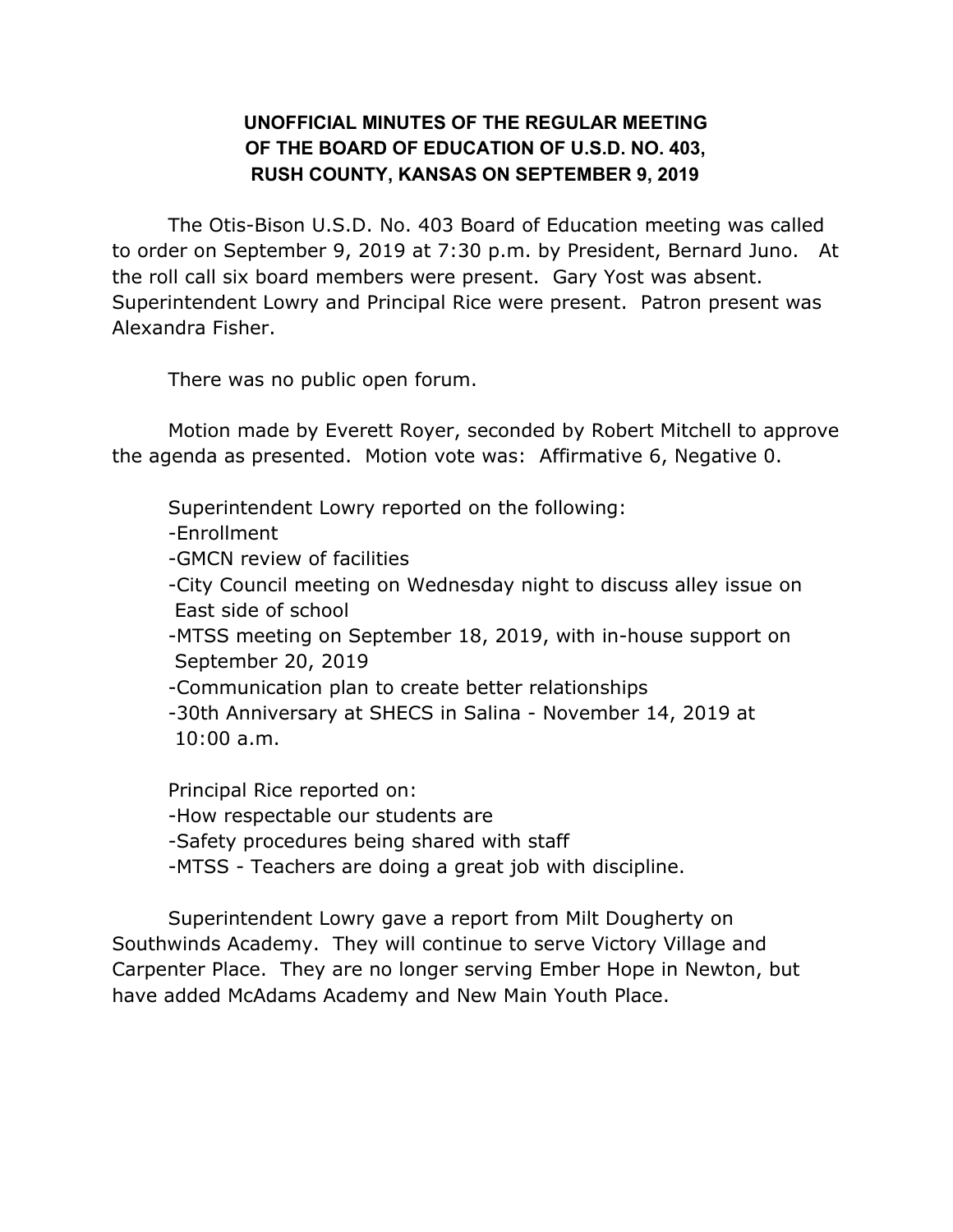Motion made by Everett Royer, seconded by Jason Wagner to approve the consent agenda items consisting of August 12, 2019 regular meeting minutes, treasurer's report, accounts payable, activity funds, and petty cash funds. Motion vote was: Affirmative 6, Negative 0.

Pam Welsh moved, seconded by Jason Wagner to approve the Out-of-District Applications for Maylee Hammerschmidt and Natalyn Barnhart. Motion vote was: Affirmative 6, Negative 0.

Motion made by Karen Maier, seconded by Pam Welsh to approve Bernard Juno as the Chief Negotiator and Robert Mitchell as Negotiating Team Member for the 2019-20 school year. Motion vote was: Affirmative 6, Negative 0.

Pam Welsh moved, seconded by Jason Wagner, to appoint Everett Royer to the Insurance Committee for 2019-20 school year. Motion vote was: Affirmative 6, Negative 0.

Karen Maier moved to appoint Jason Wagner to the Appraisal Committee for 2019-20 school year. Robert Mitchell seconded the motion. Motion vote was: Affirmative: 6, Negative 0.

Jason Wagner moved, seconded by Everett Royer to appoint Robert Mitchell as our SQE Representative for the 2019-20 school year. Motion vote was: Affirmative 6, Negative 0.

Motion made by Everett Royer, seconded by Karen Maier, to approve closing the High School Savings Account and moving the funds into the Checking Account. Motion vote was: Affirmative 6, Negative 0.

Motion made by Karen Maier, seconded by Pam Welsh, to approve the request for early graduation with completion of 26 credits as required by USD 403. Motion vote was: Affirmative 6, Negative 0.

Alexandra Fisher left the meeting at 8:01 p.m.